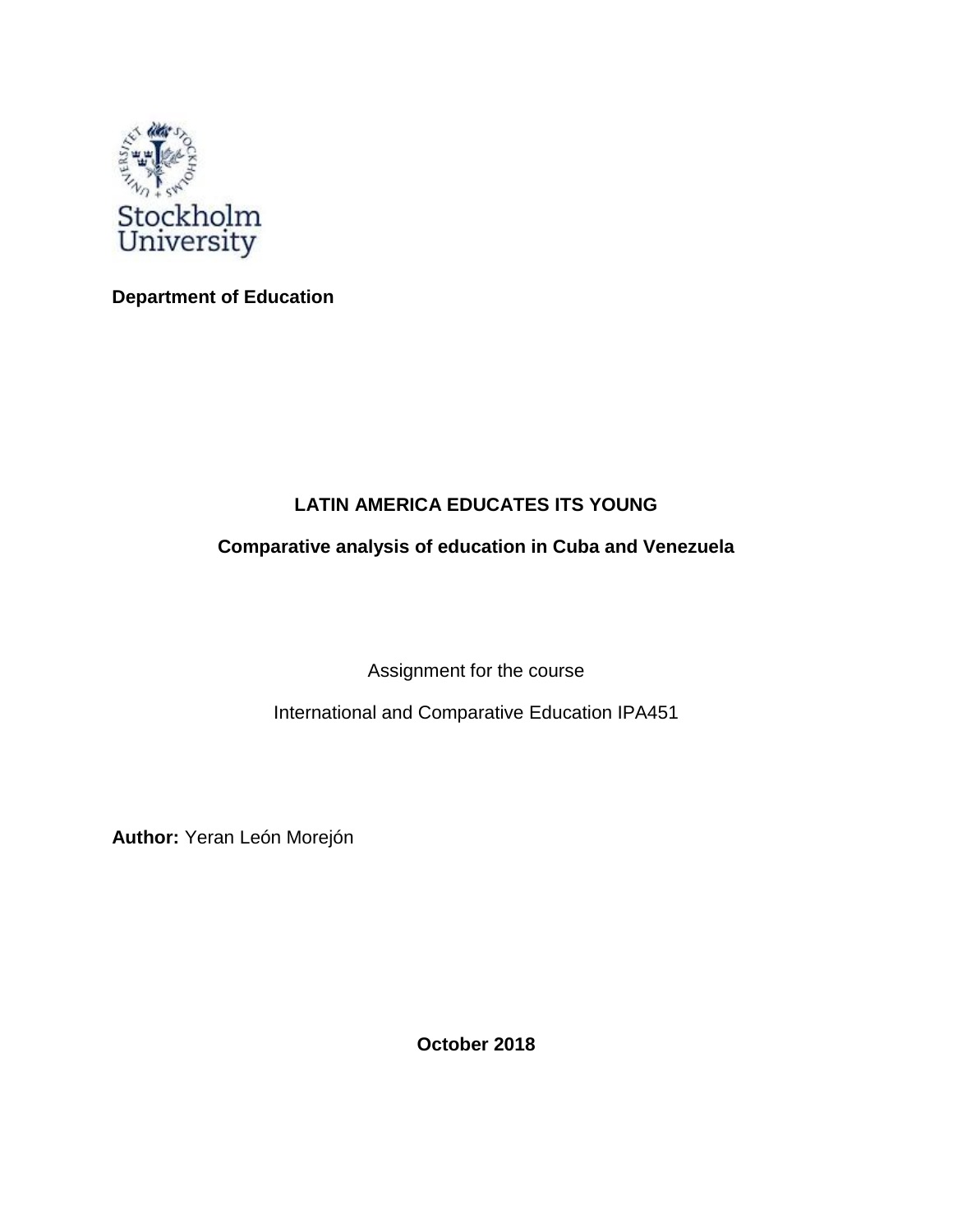# **Table of Contents**

|                                          | Pag. |
|------------------------------------------|------|
| 1. Introduction                          | 1    |
| Aims and objective<br>$\circ$            |      |
| Limitations and word count.<br>$\bigcap$ |      |
| 2. Methods                               | 4    |
| 3. The education system in Cuba          | 4    |
| 4. The education system in Venezuela     | 6    |
| 5. Comparative analysis                  | 11   |
| 6. Conclusions                           | 14   |
| 7. Bibliographic references              | 15   |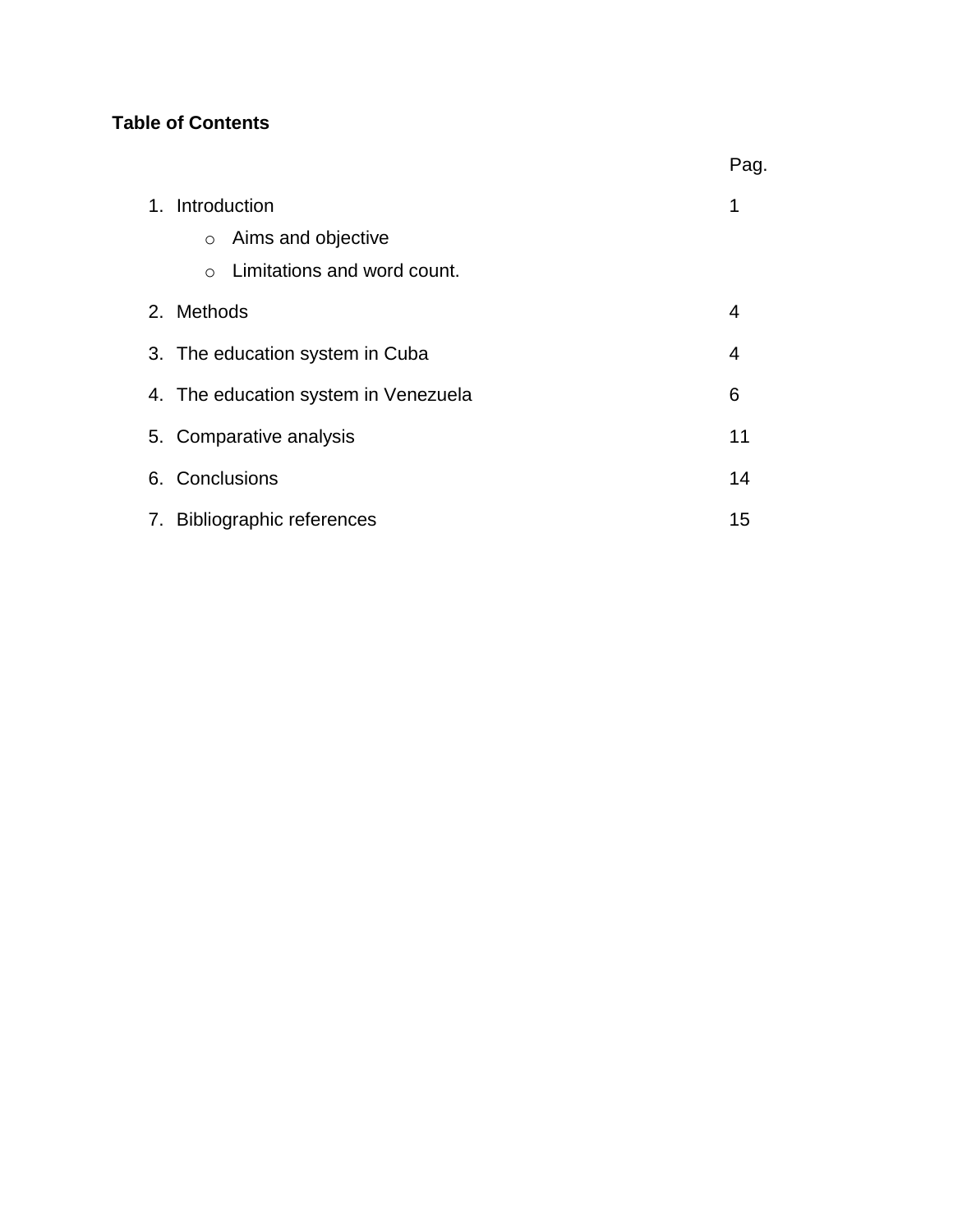#### **1. Introduction**

*"Our countries are young. There is, however, a clear process of cultural decolonization in the Latin American continent. Each time we look more like ourselves. Each time we imitate less. That is part of the process of searching for our own identity." García Márquez, G. (2002)*

There is a broad consensus about the need for more and better education to face the challenges of an increasingly complex and changing globalized world. In the advanced societies of this new century two phenomena are marking in a particular way the education of the new generations: the need to train throughout life and the process of digital transformation.

Today it is impossible for a person to acquire and maintain the knowledge and skills he will need throughout his life, if he has only the conventional training stages. People will continue to be trained in their adulthood to be able to update skills that are already evolving very quickly and to keep up with employment in a highly competitive job market. The second phenomenon is the consolidation of digital technologies. The generalization of these technologies has changed the world as we knew it: the economy, industry, social practices, the way we communicate and relate to each other and, of course, the way we learn.

Happily, training throughout life has found a great ally in technology. Making training compatible with a job occupation and with other responsibilities of adult life would be nothing short of impossible, if it were not for flexibility and overcoming barriers. Today it is already possible to learn at any time and from any place, through online training systems or through systems that combine face to face with an intensive use of these technologies.

However, technology is of little use if it is not used within the framework of a broader educational purpose that responds to new needs. I do not know how to decorate obsolete educational methods and objectives with technology. It is mainly about defining the new educational challenges and identifying the most efficient way to achieve them.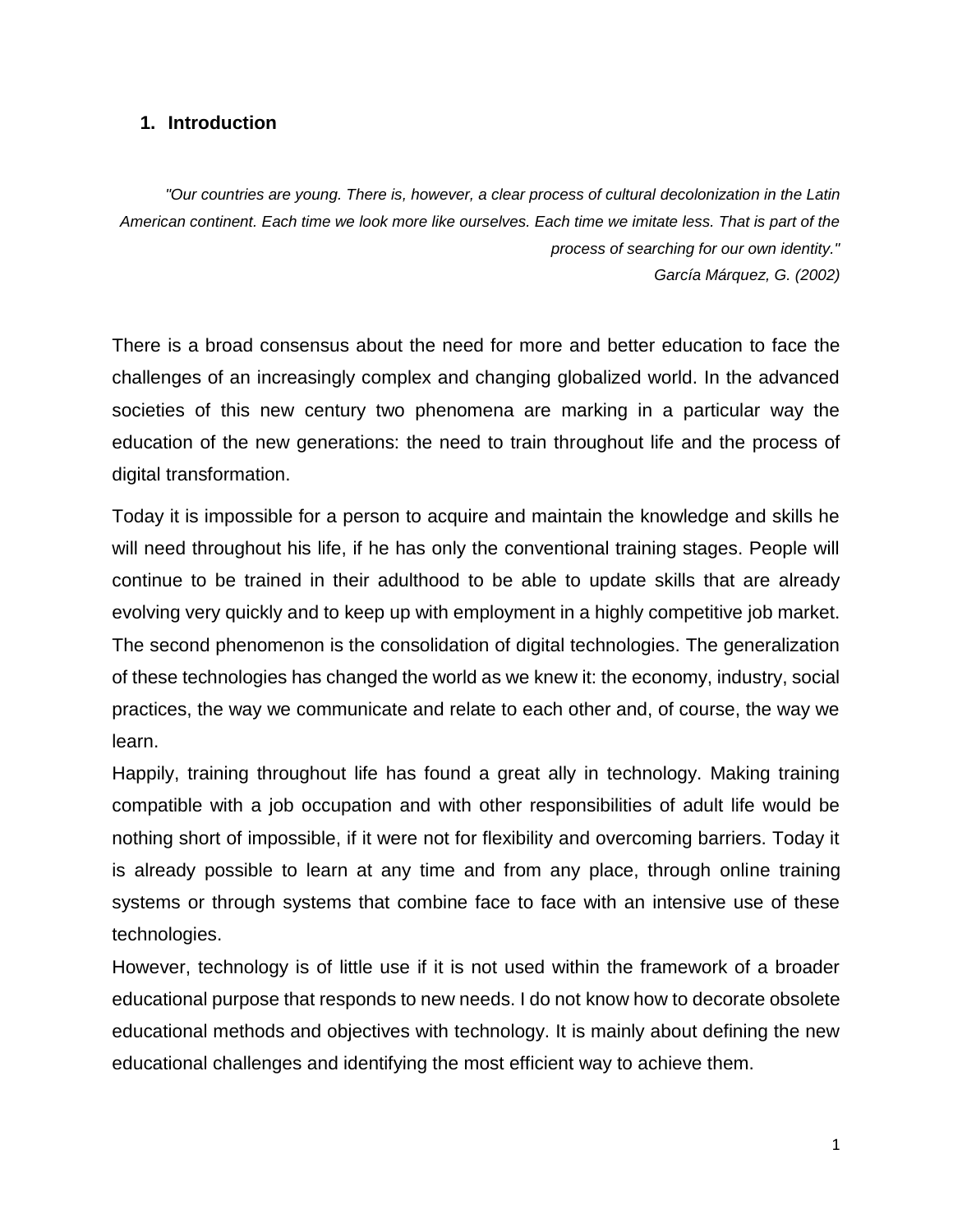Today, activities aimed at achieving sustainable development objectives emerge with equal or greater importance: the preservation of the environment, the consolidation of clean and renewable energies, the fight against inequalities or universal access to education, health and well-being, among others. The labor market and the future of employment will depend to a large extent on how this new automated industry evolves and the policies of sustainability, welfare and reduction of inequalities.

In any case, we have more and more evidence that a very significant part of the jobs of the future will be based on professions that do not exist today. We do not know how far the future is, but everything is rushing at a great speed.

From the educational point of view, the only way to deal with uncertainty is to prepare people to live in it. This means promoting the development of a series of transversal competences that enable a successful adaptation to constant changes. Among these competencies I would highlight the ability to think critically and creatively, the ability to solve complex problems, flexibility, communication skills, the ability to collaborate and work in a team and, of course, digital skills and the ability to learn autonomously.

The acquisition of these skills will be as important as having the specialized knowledge that each branch of knowledge requires and education must combine both types of knowledge wisely.

A third phenomenon will characterize education in the near future. Digital technologies are a very powerful tool for students. These technologies provide immediate access to almost all the information and a great capacity of choice. The new generations of students know that they can access this information at any time and from any place and they are not willing to invest time in learning that does not interest them. An educational scenario that does not contemplate a high degree of flexibility and personalization does not seem to be viable in the future. Quite a challenge for educational institutions that have been under very rigid schemes for centuries.

The government is responsible for the management and regularization of the country's education system. Through the Ministry of Education or similar bodies, the rulers form the basis for the development of education in a territory. In this way the study programs are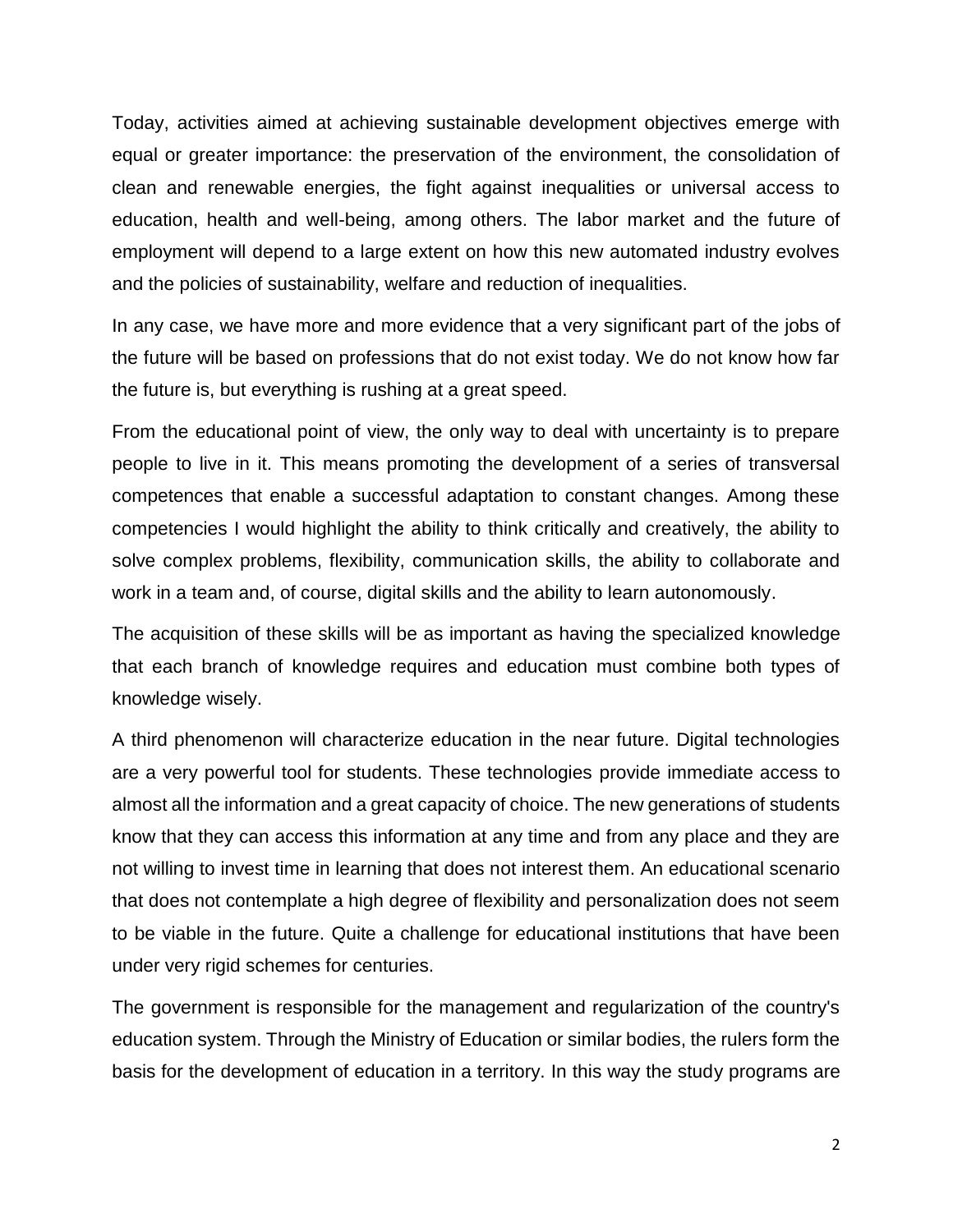defined and the basic guidelines of schooling are established, among other issues. In the education system, however, the State does not act alone.

Although there are state-run educational institutions (which make up what is known as public education), there are also private actors that provide education as a service and, therefore, seek credit with their activity. In the educational system, therefore, public schools and private schools, public universities and private universities, etc. coexist. Since access to education is part of human rights, the State must guarantee that the education system includes all people.

All citizens should have the possibility of completing compulsory education and access to higher levels that allow them to train and develop successfully in society.

#### **Aims and objective**

Enlightened by what Bereday said (1964,) "The problems and purposes of education in general have become somewhat similar in most countries, the solutions are influenced by differences of tradition and culture of each. "As a result, educators became much more careful in transferring ideas and practices from one country to another." Make us think that the important objectives are to explore, understand and internalize the ways of doing it, the national strategies used, the use of methodologies, understanding and internalizing how they put it into practice make readers reflect how to change reality and obtain better results.

"The nature of any particular comparative study of education depends on the purposes for which it was carried out and on the identity of the person conducting the research" (Bray, M. et al., 2007, page 15)Taking into account this thought of the author, we set as an objective the analysis of the educational systems of Cuba and Venezuela, the structure of the curriculum in the different levels of education in both countries will allow us to understand the similarities and differences, in addition, to compare In a quality approach, we will investigate how to implement some of the educational strategies of each country.

#### **Limitations and word count**

The comparative study conducted between Cuba and Venezuela, in spite of being countries with similar histories and educational systems, presents limitations in the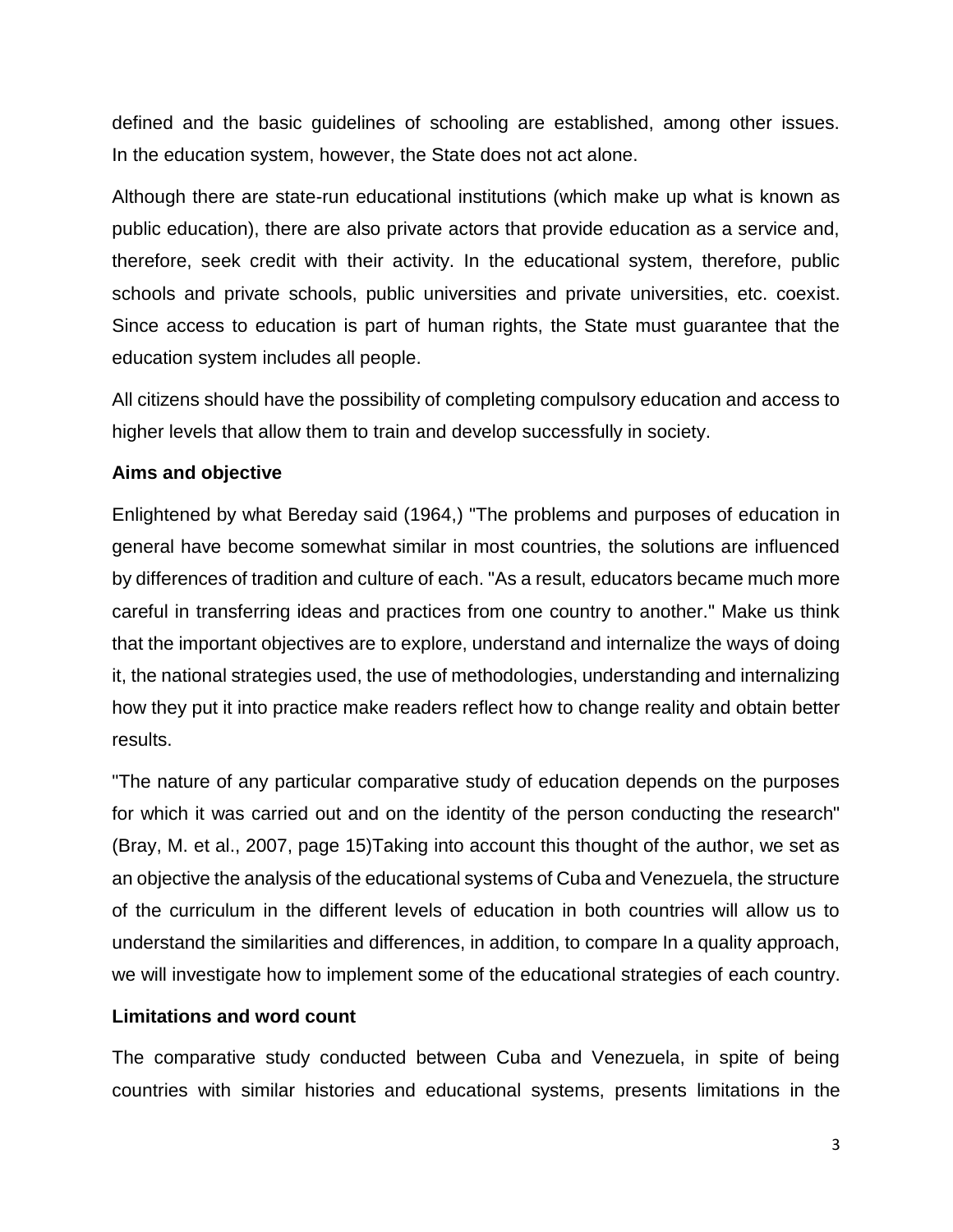comparison, since it is not 100% effective product to the political and economic differences in both countries.

The research has a total of 17 pages and 3984 words.

#### **2. Methods**

In the comparative study conducted, the theories, concepts and methods discussed in this document have been collected mainly from the literature of the International and Comparative Education course, the consultation of different internet sites and the prior knowledge of the author.

Using Bray and Thomas Cube (Bray & Adamson, 2007, p.9) as a model, the parameters to be compared are established: the phenomenon studied is the education system of Cuba and Venezuela, and the comparison will be based on the structure of the curriculum.

#### **3. The education system in Cuba**

Since the discovery of Cuba in 1492 and the Spanish colonization, an educational policy was established, where the teaching of the Spanish language and Christian doctrine to Cubans and slaves from Africa was arranged.

After independence from Spain in 1901, Cuba was controlled by the United States of America, a fact that led to Cuban education, covering only the needs of a capitalist system, so there was no educational program that allowed the massive incorporation of the population to the study.

Education was a privilege of the highest classes, so rural education and for adults was also marginalized. It should also be noted that there were many unemployed teachers, despite the fact that their work was necessary, since there were thousands of children who did not attend school.

After the triumph of the Cuban Revolution in 1959, education was a priority, aimed at eliminating illiteracy and extending educational services, especially in rural areas, this led to the mobility of teachers to cover this sector.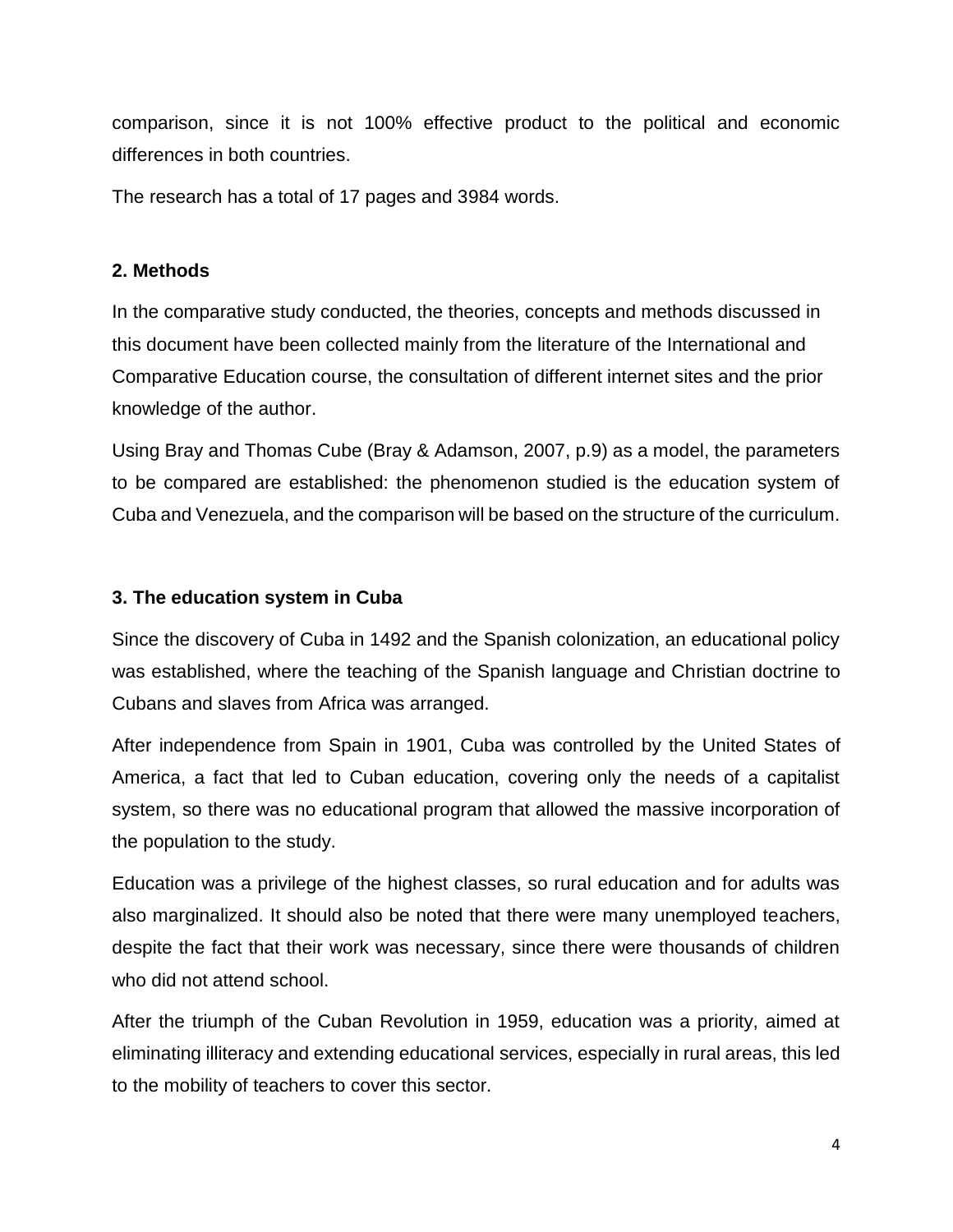As of 1959, the budget allocated to Education increased considerably, reflecting the interest on the part of the Cuban government to improve it. This also dramatically improved teachers' salaries, which allowed teachers to no longer have to mobilize, to seek a better salary and to devote full time to teaching.

In Cuba there is no Teachers' Union, nor private schools, this eliminates class distinctions, discriminations, inequalities and above all corruption to get teaching positions. Since the beginning of the Cuban Revolution, the State has assumed the maximum responsibility in educational matters and has set itself the goal of achieving quality education. In the first place, illiteracy was eradicated in the country, an objective that was reached with the collaboration of the whole society. In addition, schools were built throughout the island in a way that guaranteed access to education for all children, both residents in cities and those in rural areas.

An education that is compulsory both in primary and secondary school and that includes not only intellectual development but also physical and cultural development. That is to say, efforts are directed towards the development of citizens with an integral formation, with solidarity and human values, with a sense of national identity and, finally, that are identified with their culture.

All these efforts have led the Cuban educational system to lead the statistics at the international level, with an average level of studies of Pre-University, a rate of school repetition of less than 4% and a dropout rate of slightly higher than 1%. In addition, the results of Cuban students in literacy tests and mathematics are much higher compared to students from other Latin American countries. (Torres, P. 2016, p.12)

These positive results are endorsed by organizations such as the Organization for Economic Cooperation and Development (OECD) or the United Nations Educational Organization (UNESCO). Therefore, the Cuban educational system is considered as a model to be followed not only in South America but also internationally and for this reason it has been the object of several studies.

The Cuban educational system is structured as follows: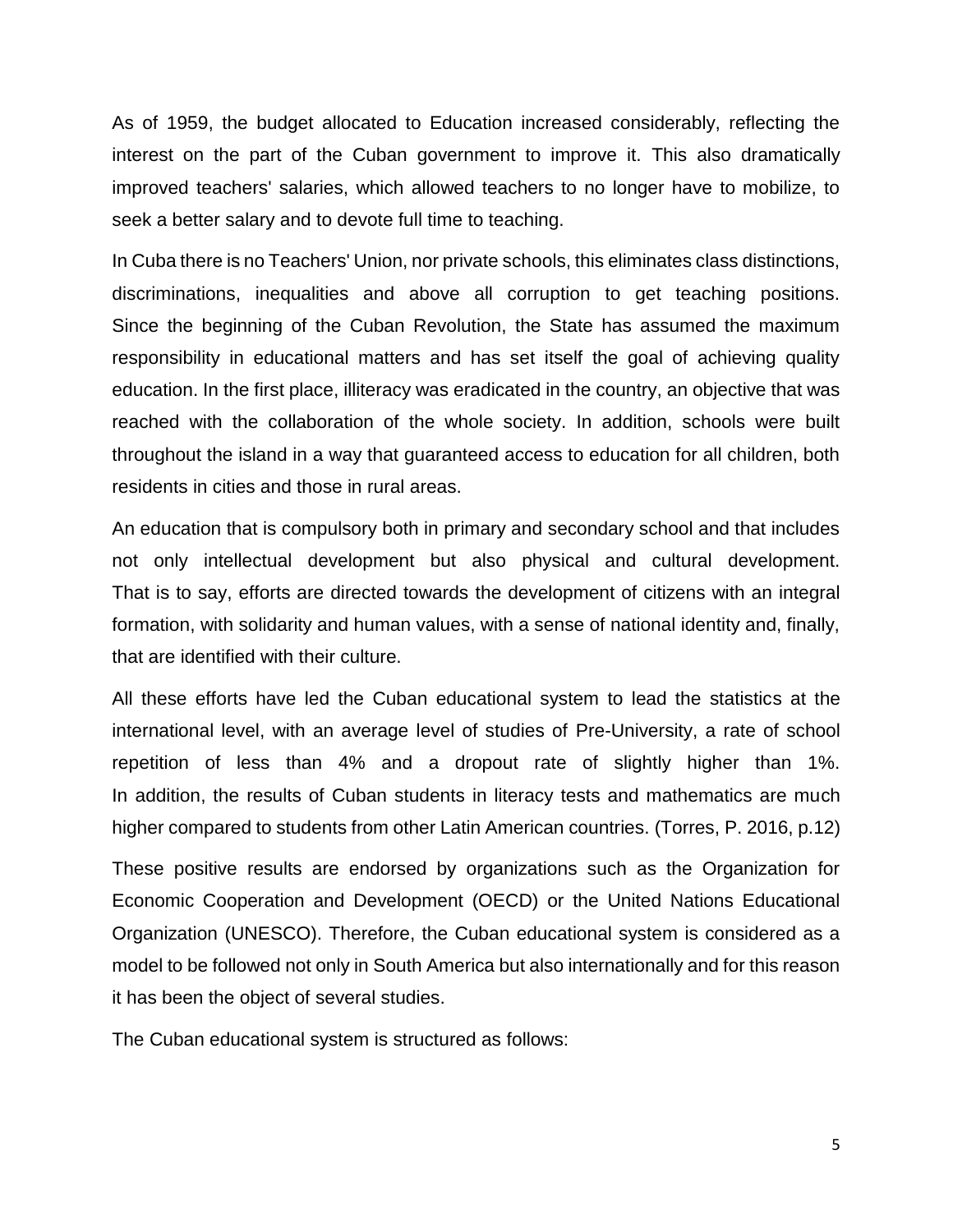

### **4. The education system in Venezuela**

The educational policy in Venezuela is oriented towards the improvement of quality, increased coverage and modernization of the administrative structure of the education system, through the revision and reform of all levels and modalities, reason why it has been given emphasis to the process of decentralization, as a strategy oriented to give greater autonomy of management to educational centers; and on the other hand, to generate profound changes in the teaching profession for the transformation of pedagogical practices.

The Organic Law of Education in Venezuela establishes in its article 3: "Education has as its fundamental purpose the full development of the personality and the achievement of a healthy, cultured, critical and fit man to live in a democratic, just and free society, based on the family as a fundamental cell and in the valorization of work, capable of participating actively and consciously and in solidarity in the processes of social transformation, consubstantiated with the values of national identity and understanding,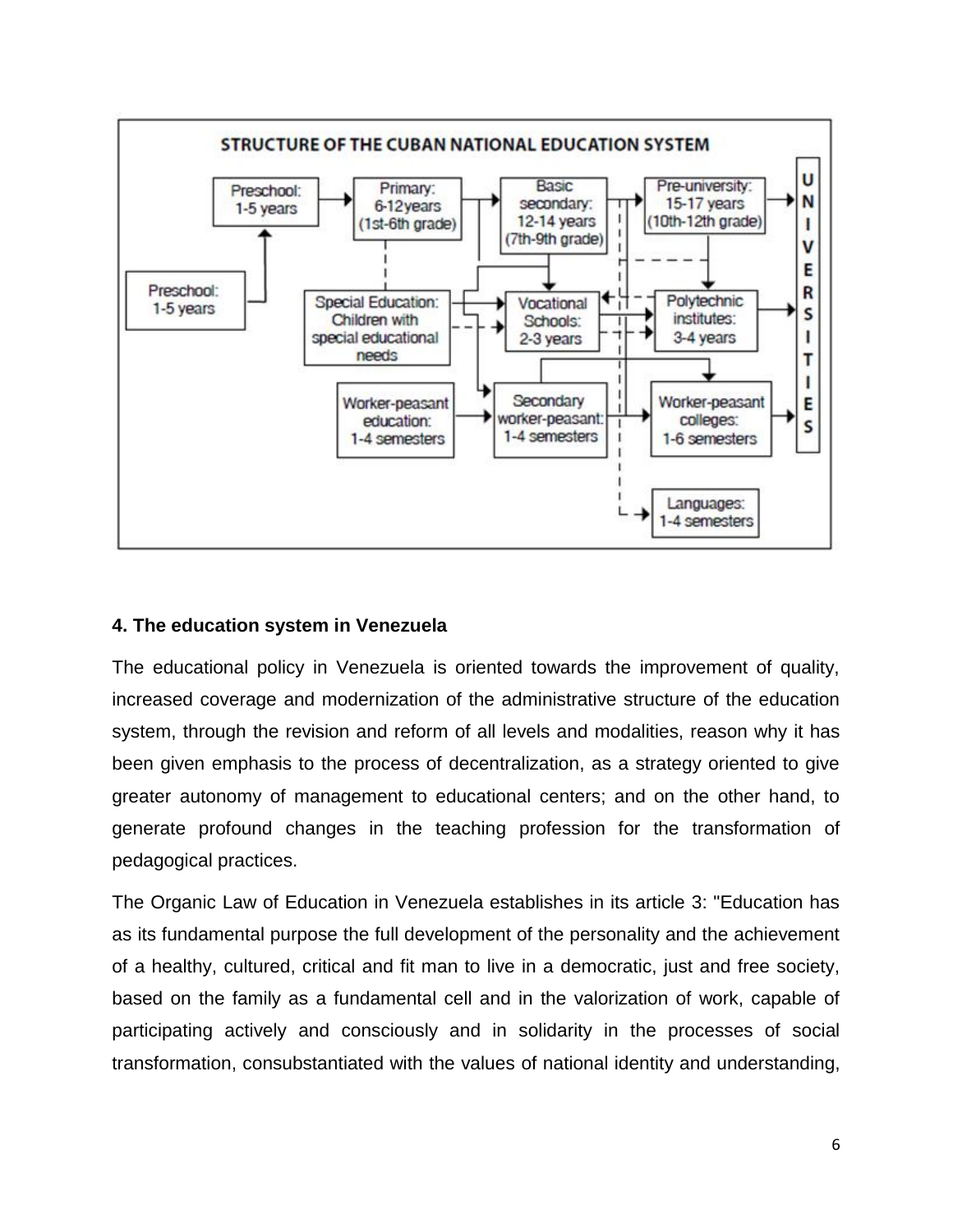tolerance, coexistence and attitudes favor the strengthening of peace among nations and the links of Latin American integration and solidarity ".

In Venezuela, the modernization of the education system is not conceived as the introduction of new techniques or the substitution of procedures that, although produce favorable consequences in the teaching-learning process, however do not touch the core issue such as the goals of education , common good par excellence and as a basis for an alternative of autonomous development.

The Ministry of Education has its origin in 1870, when the then President of the Republic Guzmán Blanco, establishes by Public Order Decree, free and mandatory. For the year of 1873, the Educational System only attended 3,744 students in 100 public schools. But in 1874, when the Directorate of Public Instruction and the Directorate of Secondary Instruction were created, the figure of 15,000 students was reached and 336 federal schools and 383 municipal and private schools were built. Likewise, it begins with the creation of secondary schools, first and second category, which, years later, were authorized to grant higher education degrees. (Roncal Vattuone, 2017, p.23)

In 1881, the Ministry of Public Instruction was created, which continued to be called that until the end of the dictatorship.

In the period from 1890 to 1935, Venezuela is dominated by dictatorial systems and education suffers stagnation. Reflection of this is the almost total paralysis of higher education. For the year 1936, when the period of the dictatorship ends, education becomes one of the priorities of the Venezuelan State and the Ministry changes its name to National Education.

The process of adult literacy is promoted and in 1948 the Organic Law of National Education was created.

From the beginning of the 20th century until the end of the dictatorship of Marcos Pérez Jiménez (1948-58), that is, the schools that taught primary and secondary education, in addition to the other institutions such as higher education, grew slowly, but precisely at the beginning of the decade of the 60s, where Venezuelan education presented a spectacular expansion, stimulated by a process of educational massification that became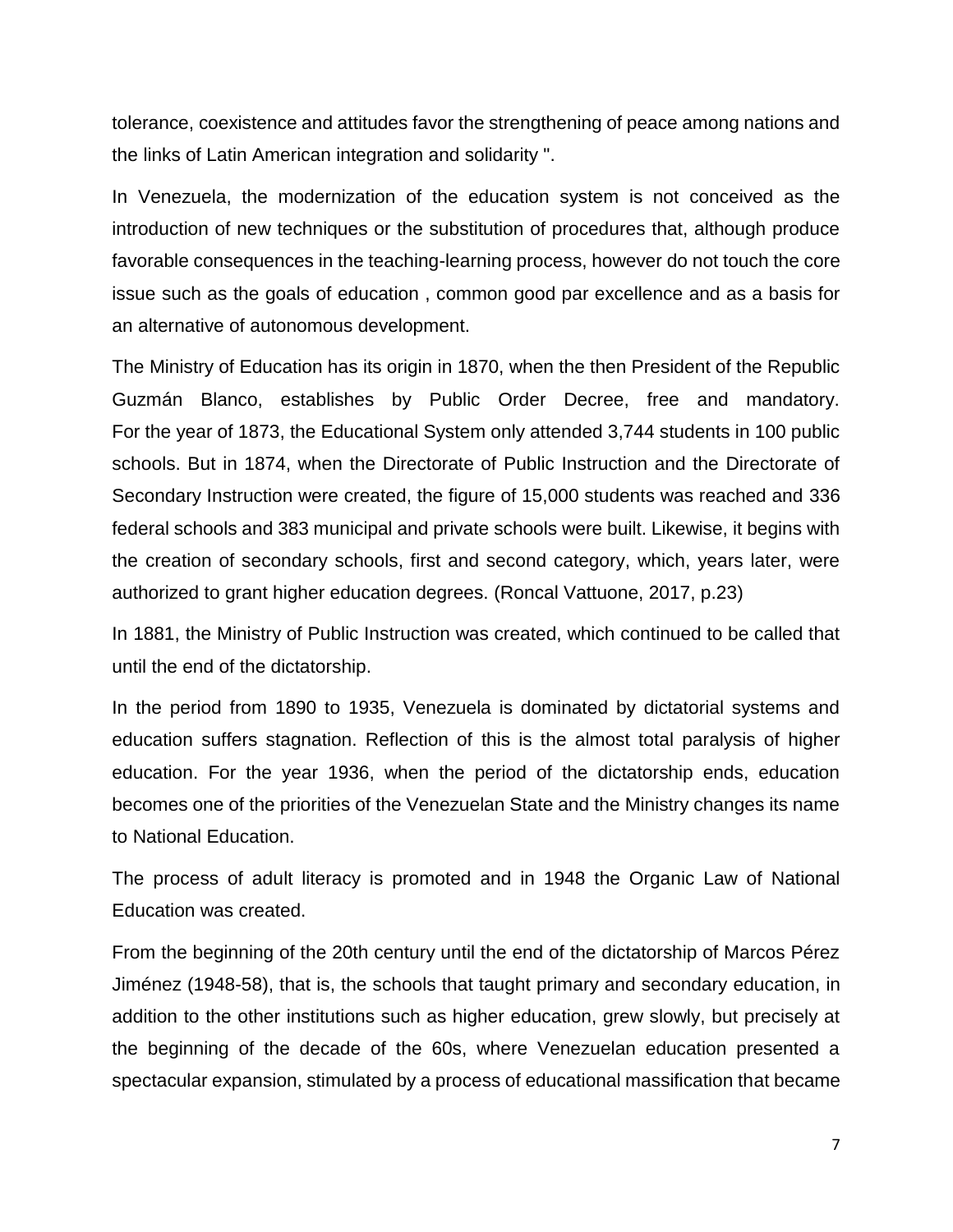favorable and an increase in access to education in a notorious manner for all social classes in the country .

A brief review of the educational evolution in recent years has: The literacy rate among people over 10 years old went from 51.2% in 1950 to 91.1% in 1995. In 1994, 695,320 children enrolled in pre-school education, served in 8,703 centers by a total of 42,267 teachers and assistants. The 15,984 schools of basic or primary education registered an enrollment of 4,262,221 students in 1996, with a workforce of 185,748 teachers. In a total of 1,774 centers of secondary, diversified and professional education, 377,984 students and 37,791 teachers were registered. (Roncal Vattuone, 2017, p.24)

A total of 594,344 students were enrolled in more than one hundred institutions of higher education, national and private universities, pedagogical, polytechnic and military institutions, with a staff of 49,760 teachers and researchers.

The educational system needs, to perform its work, increasing human, physical and financial resources; Therefore, in the last decades, different governments have given education the first priority, allocating, for this, important portions of the National Budget. The Venezuelan educational system, however, has serious flaws, of which we can cite as the most obvious: illiteracy, the school deficit, extra age, low prosecution, desertion as excluded from school and repetitions.

On the other hand, the coverage of education is not universal, it does not reach all the villages and hamlets, most of the school buildings are totally damaged, teachers are very poorly paid and classes are taught irregularly.

The current behavior of the rates in each one of the failures previously mentioned, allows us to think that, in spite of the remarkable impulse that has been imparted to the educational system as a whole, and the increase of the quality of the student has not been parallel: the performance is not good in any of the educational levels.

However, it is worth mentioning the systematic attempt of modernization that has been operating in recent years. The attempt to make Education respond to the development of the country and of the man and woman of the future, who tend to educate the real possibility of gradually and progressively enriching themselves in a culture that leads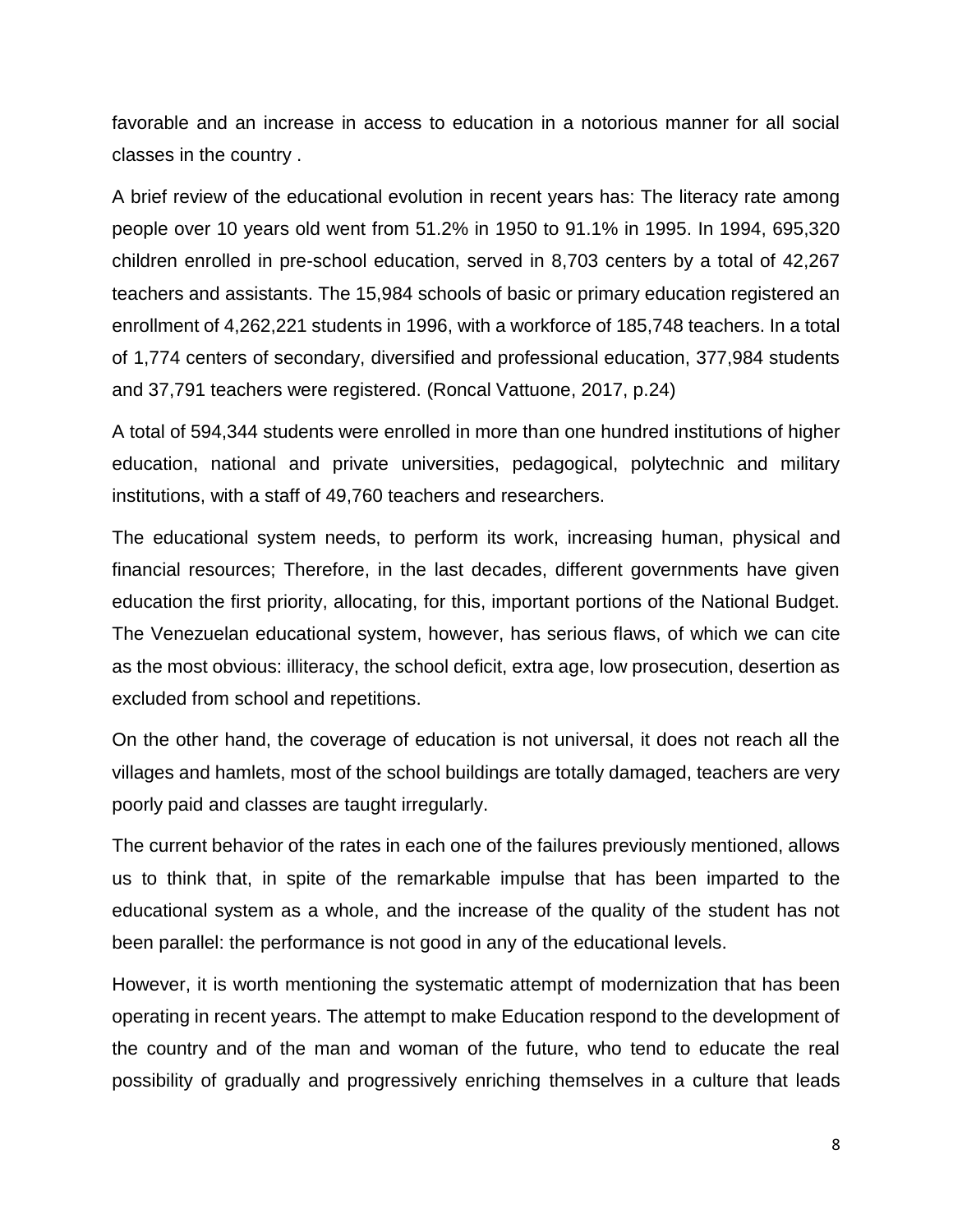them to acquire a comprehensive and organic vision of the physical world , social and spiritual and that supports him for the projection of his personality.

The interest of the case derives from the fact that Venezuela, despite having been one of the countries that has allocated the most resources to education, faces very poor results from the education system. These failures of the education system to educate citizens and to obtain productive employment are not alien to the fragility of the political system.

Currently the government has implemented other forms of study, aimed mainly at people with limited resources; Older people who could not complete basic or higher education and people who are excluded in general are also given the opportunity. We will essentially refer to 2 of the 3 properly educational missions they have been implementing: the Robinson Mission and the Ribas Mission. The Robinson is a national program of mass literacy.

According to the 2001 census, there were a little over one million illiterates in Venezuela, of which 22% were over 55 years old. This is important, since those of that age did not benefit from the overcrowding of official education in the 1960s and 1970s. The rest are victims of the inability of the school and the educational system. They are illiterate who passed through the education system but were forced to leave the system very prematurely.(Roncal Vattuone, 2017, p.26)

A national literacy program undoubtedly attacks a serious social problem, and it can not be denied that it was necessary and very convenient. No information is available to comment on the veracity of the official figures in this regard. There is talk of more than 2 million literate people and of declaring Venezuela a territory free of illiteracy in October 2005.

The low capacity of the Venezuelan State does not allow us to be very optimistic about the results of the Robinson Mission. Especially in terms of the quality of the results. As for the Ribas Mission, it is necessary to mention that it also attacks a serious social problem represented by hundreds of thousands of young people and adults who dropped out before the ninth grade. But as we have argued, one of the causes of that abandonment is the low quality that characterizes education.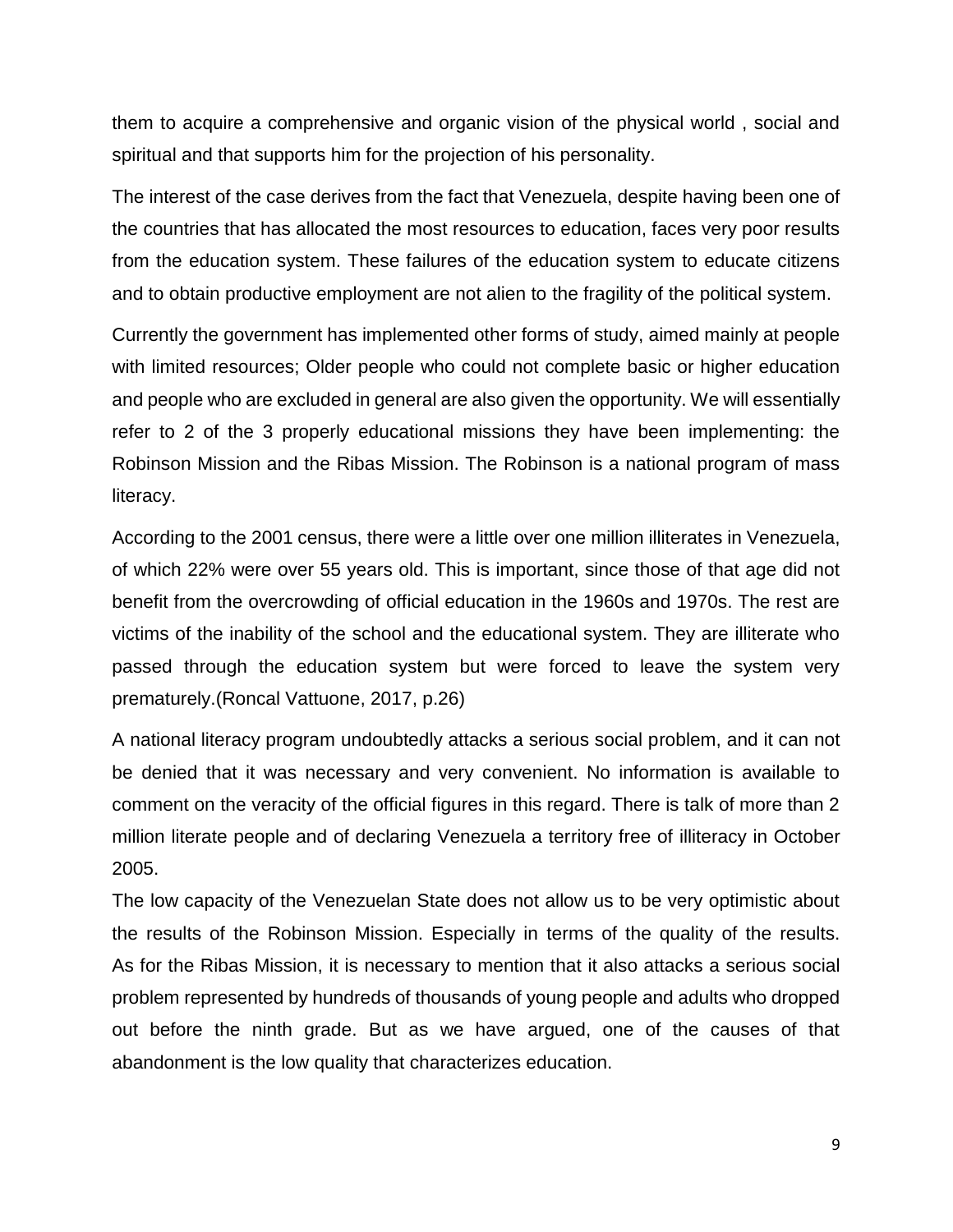The information available about the Ribas Mission does not allow us to be sure that the quality of its contents and methods is better. Unlike. In addition to obtaining the bachelor's degree in only 2 years during which the student benefits from a scholarship of 160 thousand Bolivares per month, it is undoubtedly more attractive than the same in 5 years and without a scholarship. It will not be surprising, then, that the Ribas Mission is causing many young people to leave formal education prematurely.

For the rest, the education of those excluded from the education system would have required taking into account other variables such as the heterogeneity in age and experience of the enrollees and other variables that would allow designing varied programs within the framework of the same purpose that is the inclusion of Excluded As can be seen, educational policies are far from the orientation required to achieve the objectives of equal opportunities that justify the existence of the education system.

Inequality in the distribution of quality severely affects those who most need to take advantage of formal education, and programs aimed at those already excluded do not seem to show much emphasis on quality.

Coverage is important, but quality is the producer of social justice. If education is mediocre, what it produces is social injustice.

The educational system of Venezuela is structured as follows: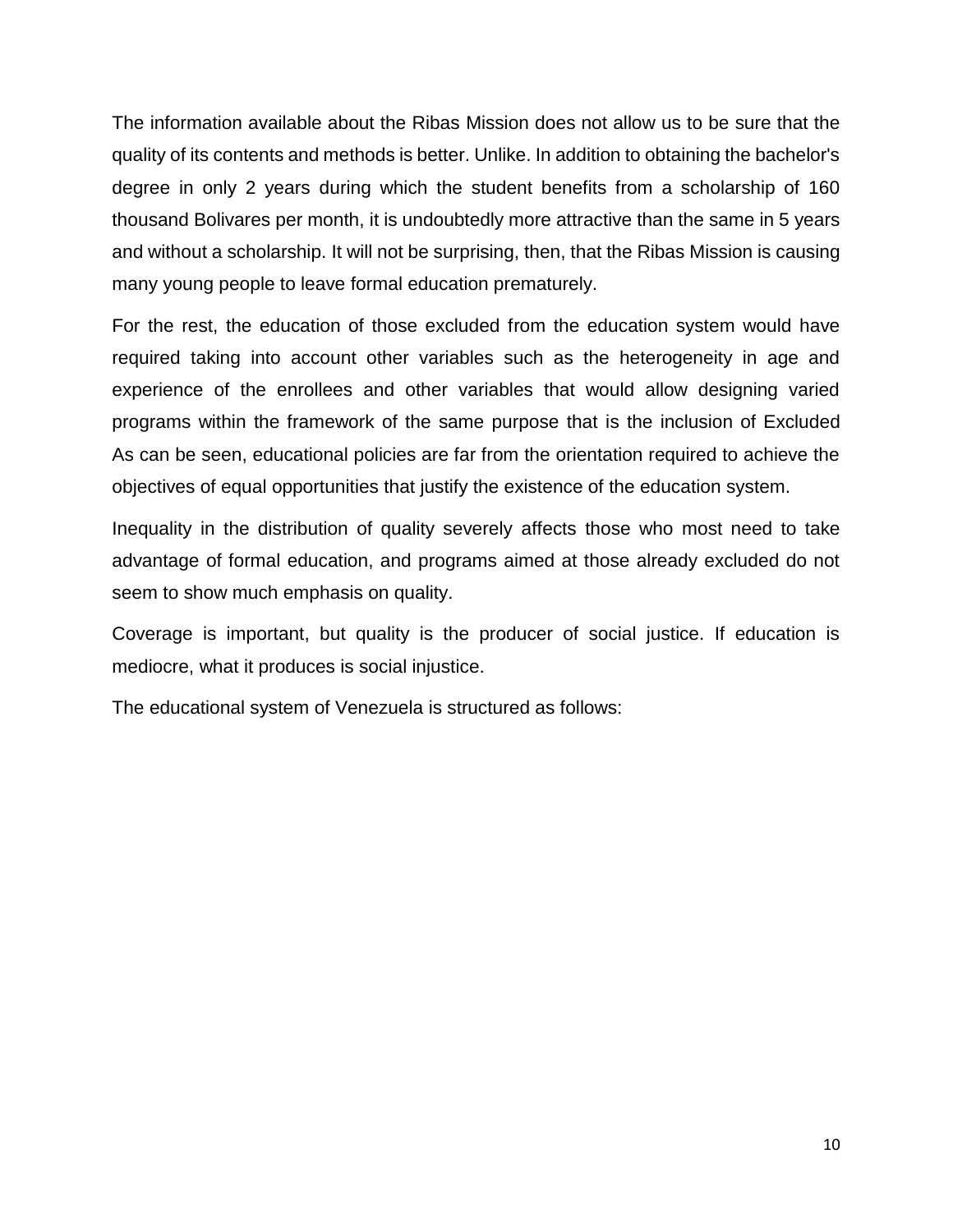|                                                                            | The Venezuela education system          |                                                                            |
|----------------------------------------------------------------------------|-----------------------------------------|----------------------------------------------------------------------------|
|                                                                            | Doctorate degree (PhD)                  |                                                                            |
|                                                                            | Graduate School or Master's degree      | 30<br>25                                                                   |
| <b>Senior</b><br><b>Junior</b><br>Sophomore<br><b>Freshman</b>             | Collage/University<br>Bachelor's degree | 21<br>20<br>19<br>18                                                       |
| 6th year<br>Humanities<br>5th year<br>4th year                             | <b>Humanities</b><br>High School        | 16<br>17<br>16<br>15                                                       |
| Sciences<br><b>2do Sciences</b><br><b>1ro Sciences</b>                     | Sciences                                | 17<br>16<br>15                                                             |
| 9th Grade<br>(Freshman)<br><b>8th Grade</b><br>7th Grade                   | Middle School                           | 14<br>13<br>12                                                             |
| 6th Grade<br>5th Grade<br>4th Grade<br>3th Grade<br>2th Grade<br>1th Grade | Elementary or Grade School              | 11<br>10<br>$\boldsymbol{9}$<br>8<br>$\overline{7}$<br>$\ddot{\mathbf{6}}$ |
| Kindergarten                                                               | Nursery or Pre-school                   | 5                                                                          |

# **5. Comparative analysis**

To determine the dimensions and indicators to be compared, the criteria of different authors are taken as: Bray, Adamson & Mason, 2007; Sweeting, 2007; Marshall, 2014.

| <b>Country</b>   | Cuba                                                   | Venezuela                                        |
|------------------|--------------------------------------------------------|--------------------------------------------------|
| Political system | Unitary socialist state                                | Presidential federal republic                    |
| Economy          | Socialist                                              | Capitalist                                       |
| <b>Cultures</b>  | indigenous,<br>the<br>The<br>African and the European. | The indigenous, the African and<br>the European. |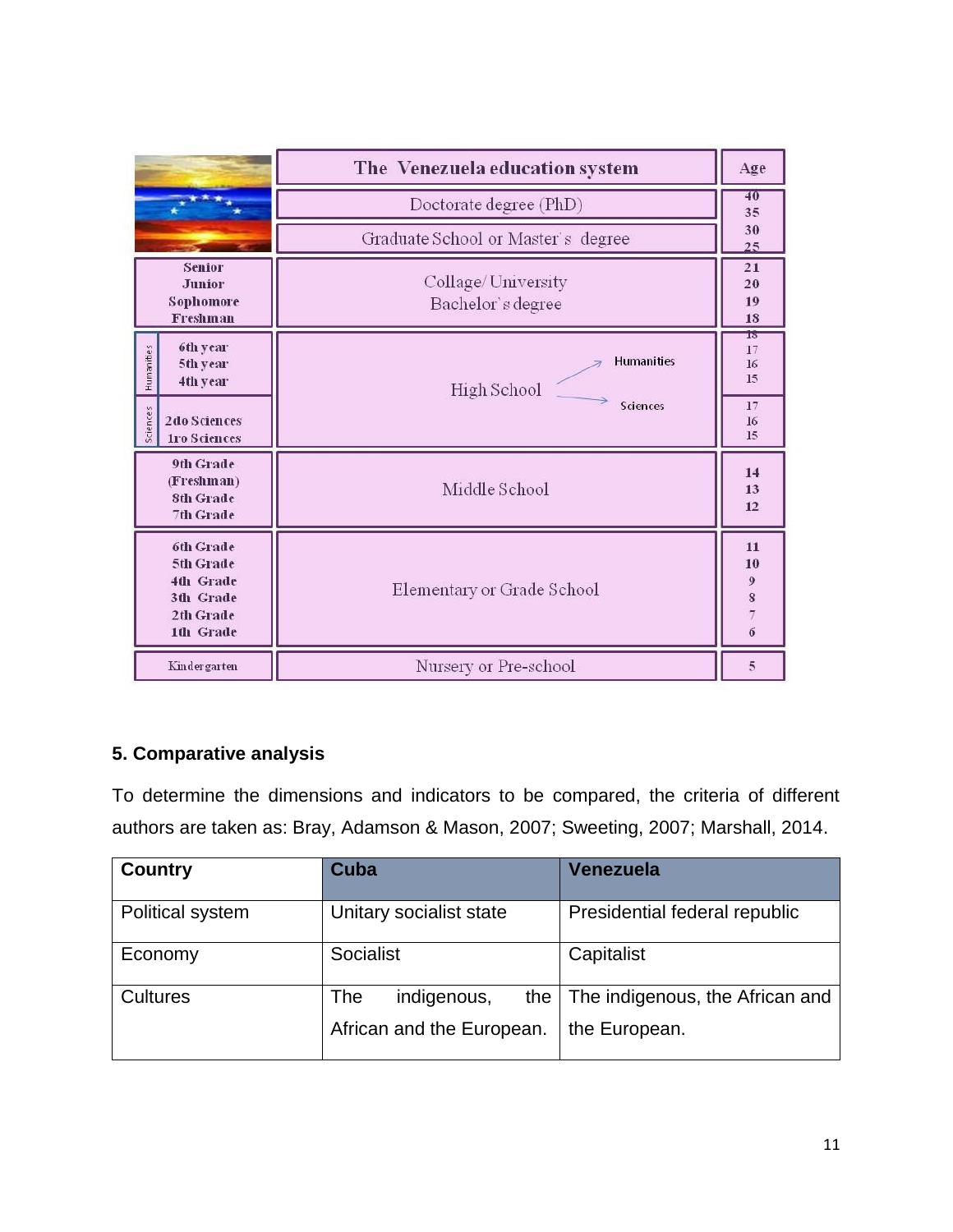| Religious               | Catholic Christianity and Freedom of worship |                                   |
|-------------------------|----------------------------------------------|-----------------------------------|
|                         | African                                      |                                   |
| Values                  | freedom,<br>Patriotism,                      | Freedom,<br>justice,<br>equality, |
|                         | justice, equality, solidarity,               | solidarity, democracy, social     |
|                         | social responsibility and,                   | responsibility and, in general,   |
|                         | ethics,<br>honesty<br>and                    | the pre-eminence of human         |
|                         | laboriousness.                               | rights, ethics and<br>political   |
|                         |                                              | pluralism.                        |
| Access to education     | Public                                       | Public and private                |
| Curriculum              | Centralized<br>and                           | Centralized                       |
|                         | contextualized at all levels                 |                                   |
|                         | of education                                 |                                   |
| Theories of<br>learning | cultural -historical school                  | behaviorism, congnitivism and     |
| and teaching            | and humanism                                 | construtivism                     |
|                         |                                              |                                   |
| Educational             | eradication<br>illiteracy,<br>of             | on the way to total literacy      |
| archievements           | education for all                            |                                   |

After a detailed analysis of all the ideas discussed above, we can extract the following regularities in the form of strengths and weaknesses:

- 1. The Cuban and Venezuelan education systems guarantee education for all and free of charge, although in the case of Venezuela, the gratuity does not include aspects such as material, transportation or food.
- 2. In the Venezuelan educational system, public and private education centers coexist, while in Cuba all schools are state-run.
- 3. Both systems have a structure that we can consider similar. This includes a noncompulsory pre-school stage, a compulsory stage comprising primary and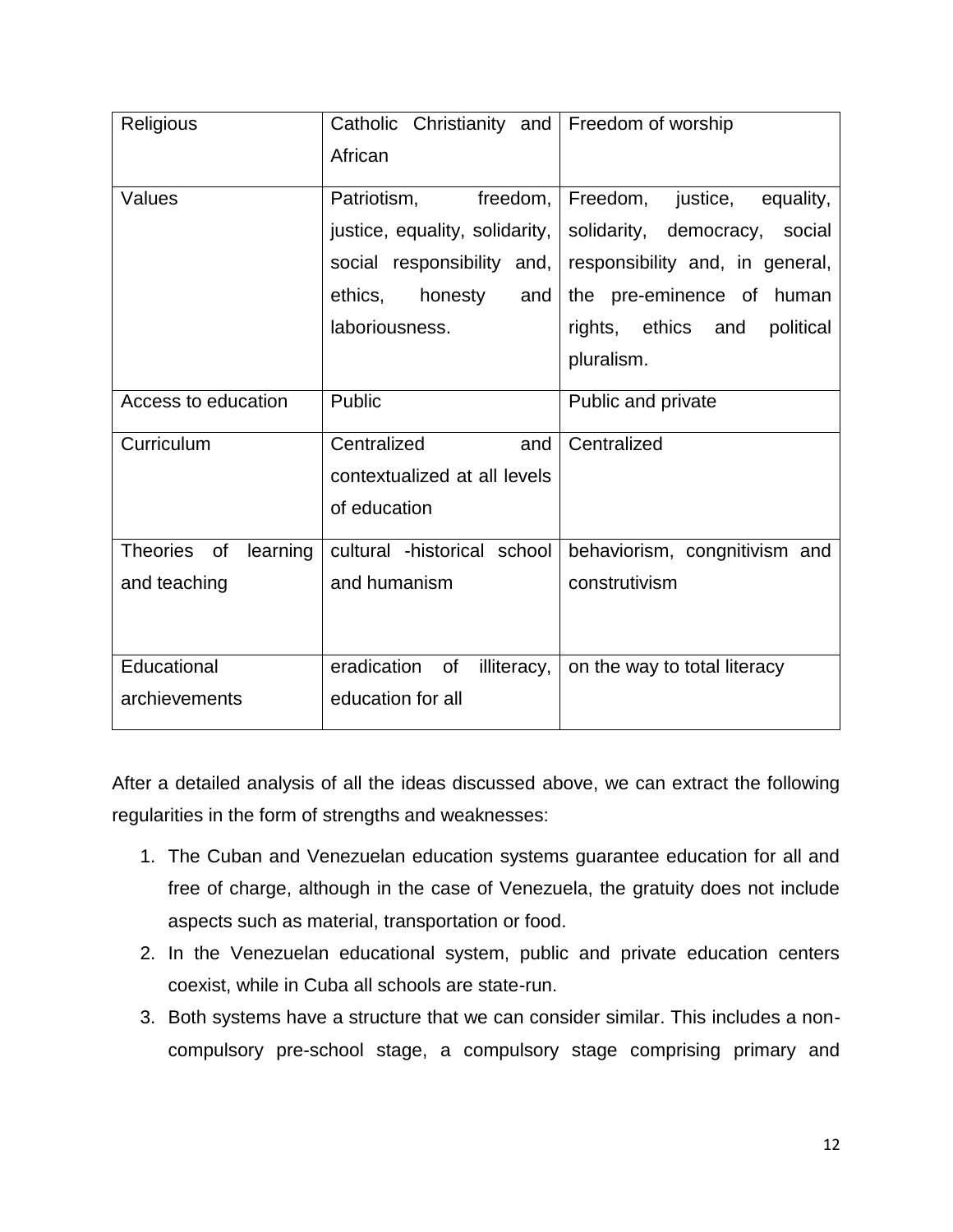secondary education, a non-compulsory secondary stage and higher education. However, there are small differences within each of these stages.

- 4. Both adult education and language teaching are included within both systems.
- 5. The objectives of education in Cuba lie in the integral education of the adolescent, while in Venezuela the student is prepared for an active life and in society.
- 6. At curricular level, in Venezuela minimum knowledge is established, through an express curriculum, and with a prioritization of sciences, while in Cuba, historical reflection, arts and sports are emphasized.
- 7. Cuba has one of the highest rates of teachers in the world while in Venezuela the educational needs demand more teachers.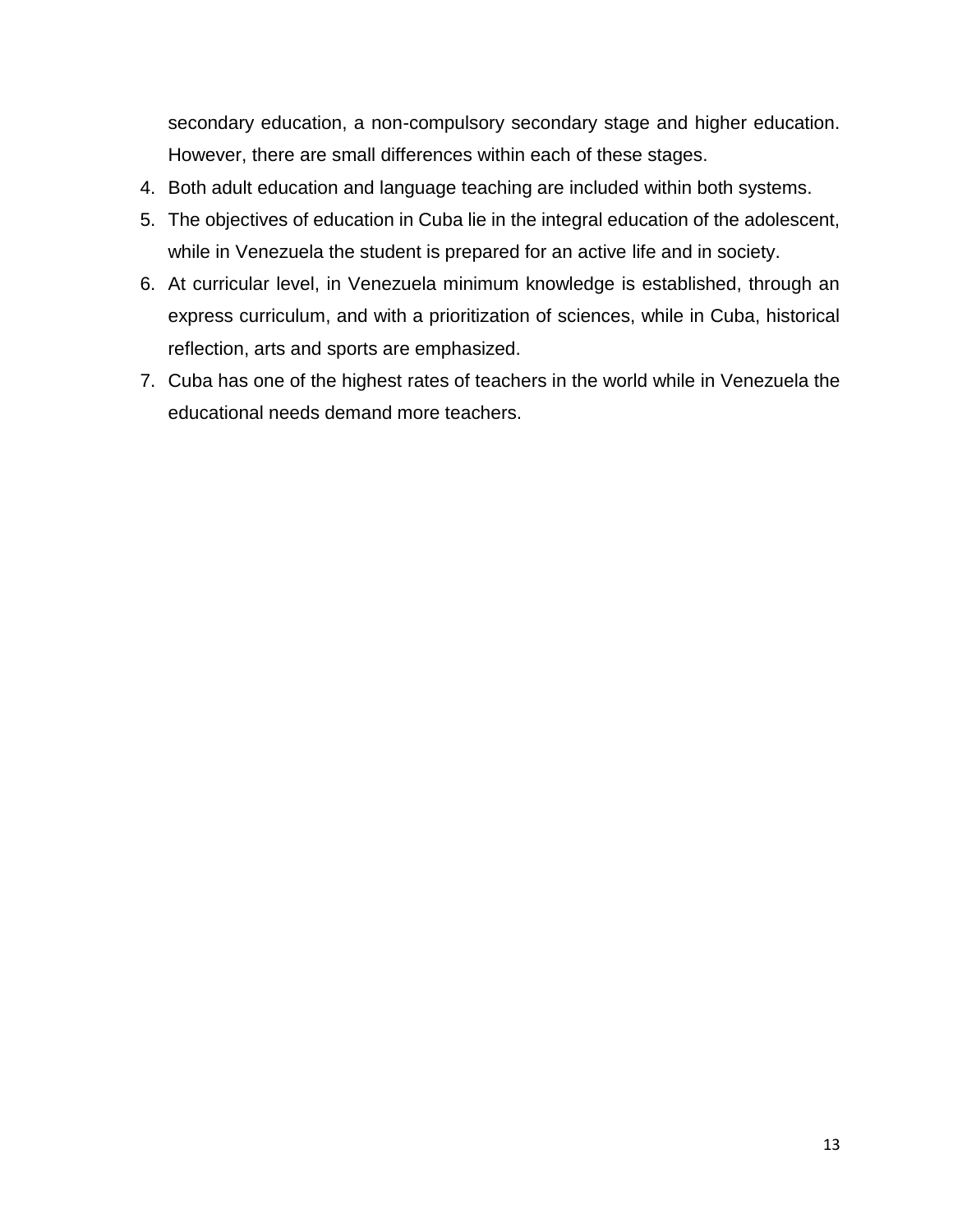### **6. Conclusions**

The organization of educational structures designed to care for students depends on various factors (social, economic, geographical, etc.) and can configure different services and programs to respond to the characteristics and needs of children, their families and community.

In the countries of Latin America and the Caribbean, alternative structures have a social character as well as an educational nature, because they are developed to support working parents and to compensate for children's risk situations, such as poverty and vulnerability. or the fact of living in marginal urban, rural or border areas, which implies a social development and the improvement of living conditions.

It is pertinent to highlight the treatment of these countries to education aimed at people with different abilities since they have policies and regulations in this regard. This trend responds to the inclusion policies of people who were usually excluded. Likewise, attention is paid to students who have exceptional talents. However, with the exception of Cuba, little progress has been made in creating mechanisms that make individual curricular adaptations feasible.

Finally, although no less important, we can point out that although it is true that in Cuba and Venezuela there are similar views regarding education, we can not deny that we are talking about two different projects: one that seeks transformation not only in the educational order but also in the economic and social and a second project where knowledge acquires a commercial character being under the responsibility of those who have the capital to invest in education.